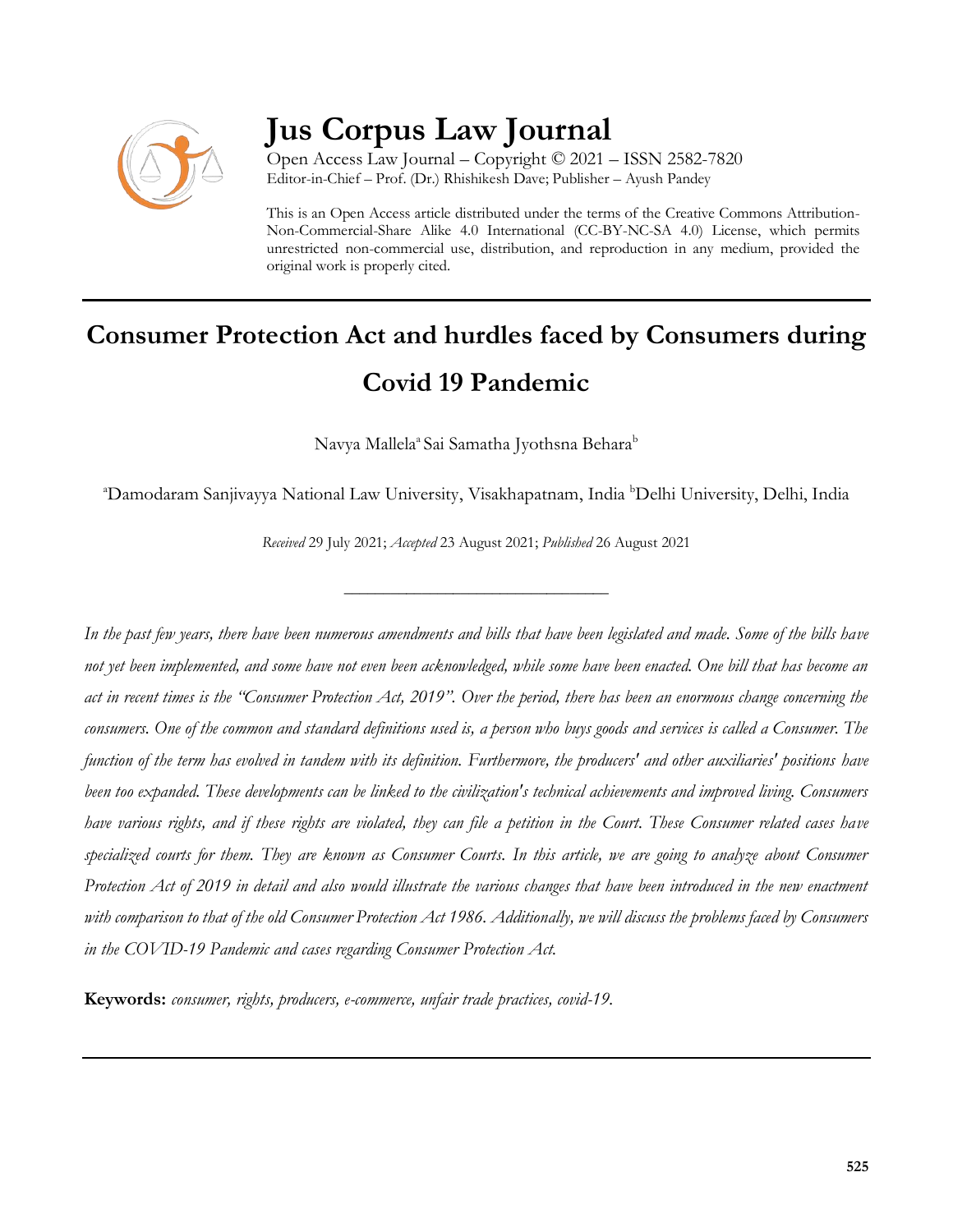## **INTRODUCTION**

*"Consumption is the sole end and purpose of all production; and the interest of the producer ought to be attended to, only so far as it may be necessary for promoting that of the consumer."*

#### **Adam Smith**

The consumer has a vital influence on a country's growth. It was Mahatma Gandhi who said once, "A consumer is the most important visitor on our premises. He is not dependent on us. We are on him. He is not an interruption to our work; he is the purpose of it. We are not doing a favor to a consumer by giving him an opportunity. He is doing us a favor by allowing us to serve him." Consumer rights must be safeguarded for any economy to prosper. A consumer is an important part of any economy since he is the one who buys or hires goods or services from a seller, therefore boosting employment. Consumer confidence and trust are characteristics of a strong consumer protection mechanism, which is the bedrock of a successful market economy. Protecting Consumer rights is critical since consumer needs and expectations have shifted as a result of globalization and increased knowledge. Consumer rights growth necessitates the elimination of information asymmetry and unethical corporate activities, an aim that should lead future consumer law development.

Given the prevalence of widespread consumer exploitation, it is no surprise that consumer protection has become increasingly important around the world. The responsibility of judging a product's quality rested on the buyer<sup>1</sup>. Even though ancient texts like Manusmrithi emphasized ethical trade practices, "The principle of *Caveat emptor* (let the buyer beware) prevailed." It was eventually established that a reasonable examination by a consumer could not reveal the inherent faults, especially in complex products<sup>2</sup> about which only the seller is aware. As a result, the need for Consumer Protection developed, and some of the obligations were

<sup>1</sup> 'Chapter-1, Manual on Consumer Protection 2016' (*Unctad.org*, 2021)

[<sup>&</sup>lt;https://unctad.org/system/files/official-document/webditcclp2016d1.pdf>](https://unctad.org/system/files/official-document/webditcclp2016d1.pdf) accessed 15 July 2021

<sup>2</sup> 'Chapter-9, Manual on Consumer Protection 2016' (*Unctad.*org, 2021)

[<sup>&</sup>lt;https://unctad.org/system/files/official-document/webditcclp2016d1.pdf>](https://unctad.org/system/files/official-document/webditcclp2016d1.pdf)accessed 16 July 2021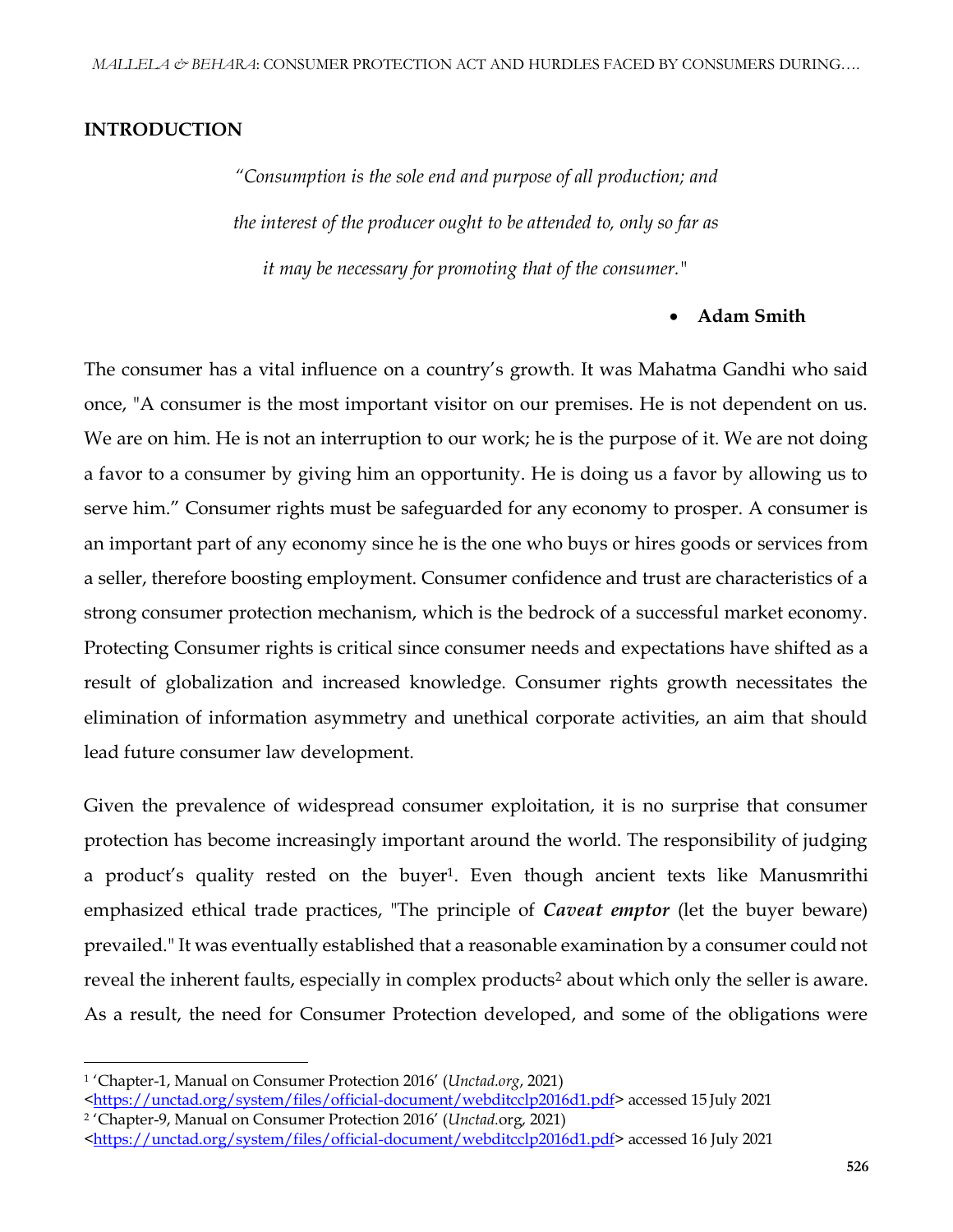moved to the seller, setting the groundwork for "*Caveat Venditor* (let the seller beware)." In India, certain legislations such as "The Drugs and Cosmetics Act,19403"the sale of Goods Act,1930<sup>4</sup>"Indian Penal Code,1860<sup>5</sup>, the Essential Commodities Act, 1955<sup>6</sup>The Prevention of the Food Adulteration Act of 1954<sup>7</sup> , among others, established a legislative foundation for consumer protection. There was a perceived need for more comprehensive law to address consumer exploitation, as current statutes were unable to provide adequate remedies. Finally, in 1986, the Consumer Protection Act of 1986<sup>8</sup> ("CPA 1986") went into force.

The "Consumer Protection Act of 1986" was established to solve consumer concerns and protect their interests; it was a commendable move at the time, and it has since been updated. It established a holistic structure of grievance- redressal processes and emboldened the consumers through the provision of remedies against or trade practices, hazardous goods, and defective goods inter alia. However, the three-decade-old legislation failed to keep up with the market and digital technology changes in the nation, and customers had to turn to the State and District Consumer Redressal Forums, which merely reimbursed them for their losses. There was no data collecting and no investigation of injuries or fatalities caused by faulty products or services.<sup>9</sup> In short, there was no regulatory agency in place to monitor or manage consumer rights violations.<sup>10</sup>

The dawn of the 21<sup>st</sup> Century has witnessed drastic changes in the market dynamics, the Modus Operandi of businesses, and the technological landscape.<sup>11</sup> Since the 1986 passage of the "Consumer Protection Act," consumer marketplaces for goods and services have changed dramatically. It has become tough to attribute liability for deficiencies in services due to the multiplicity of entities involved in modern-day transactions. 'Misleading advertisements,'

<sup>3</sup> Drugs and Cosmetics Act 1940

<sup>4</sup> Sale of Goods Act 1930

<sup>5</sup> Indian Penal Code 1860

<sup>6</sup> Essential Commodities Act 1955

<sup>7</sup> Prevention of Food and Adulteration Act 1957

<sup>8</sup> Consumer Protection Act 1986

<sup>9</sup> *Ibid*

<sup>10</sup> Vipan Kumar & Adya Sharma, 'Strengthening Consumer Rights: The Advent of Consumer Protection Act, 2019' (*SSRN*, 2019) [<https://poseidon01.ssrn.com/delivery.php>](https://poseidon01.ssrn.com/delivery.php) accessed 16 July 2021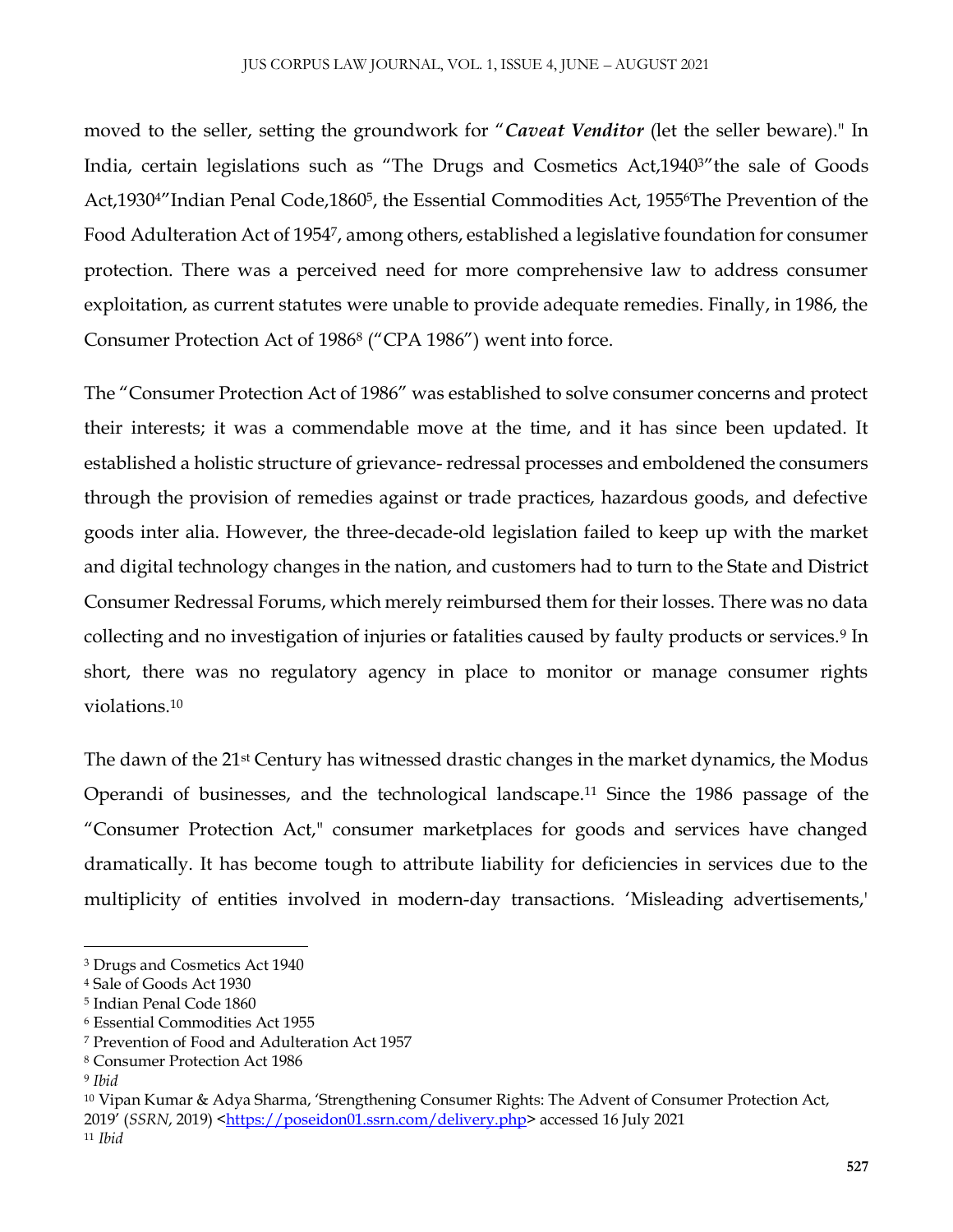'telemarketing,' 'multi-level marketing,' 'direct selling,' and 'e-commerce' provide new difficulties for consumer protection, necessitating proper and prompt executive involvement to avoid consumer harm.12. Improved regulatory measures were required to confront emerging problems. India approved the Consumer Protection Act, 2019 ("CPA 2019/the Act") (enforced in 2020), drawing inspiration from Consumer Protection Law in nations such as the United States, Singapore, France, and others, as well as European Union Directives.<sup>13</sup> This act replaced the 33-year-old CPA 1986. The Consumer Protection Act of 2019<sup>14</sup> is notable for establishing a **"Central Consumer Protection Authority" (CCPA)**15Which serves as a regulatory agency charged with "promoting, protecting, and enforcing consumer rights as a class." The new regulations show a clear change from "Caveat emptor" (let the buyer beware) to "Caveat Venditor (let the vendor beware)" since unfair commercial practices and fraud perpetrated by the supplier will now be penalized.<sup>16</sup> This act also includes provisions for sanctions for unfair commercial practices and deceptive marketing, as well as other enhancements that bring consumer rights up to date with market trends.

## **OVERVIEW OF THE CONSUMER PROTECTION ACT 2019**

The "Consumer Protection Act 2019",<sup>17</sup> the law that is in existence now was enacted on 20 July 2020. The bill was passed in the Lok Sabha on 8 July 2019, by Ram Vilas Paswan, the then "Minister of Consumer Affairs," "Food and Public Distribution," through the "Department of Consumer Affairs," that was later passed by the Rajya Sabha on August 2020, assented to the bill and was consequently notified in the "Gazette of India." In light of the evolving society, several adjustments were made to the existing amendment. The improvements in society not only provided customers with a diverse selection of items from many areas all in one place but also booster internal rivalry among producers well beyond the prescribed limit, forcing

 $\overline{a}$ 

<sup>12</sup> FE Bureau, 'Consumer Protection Bill: Time for Careful Rethinking' (*Financial Express*, 2018)

[<sup>&</sup>lt;https://www.financialexpress.com/opinion/consumer-protection-bill-time-for-careful-rethinking/1318201/>](https://www.financialexpress.com/opinion/consumer-protection-bill-time-for-careful-rethinking/1318201/) accessed 17 July 2021

<sup>13</sup> *Ibid*

<sup>14</sup> Consumer Protection Act 2019

<sup>15</sup> Consumer Protection Bill 2019 (Bill No 144 of 2019)

<sup>16</sup> Kumar (n 10)

<sup>17</sup> Protection Act (n 14)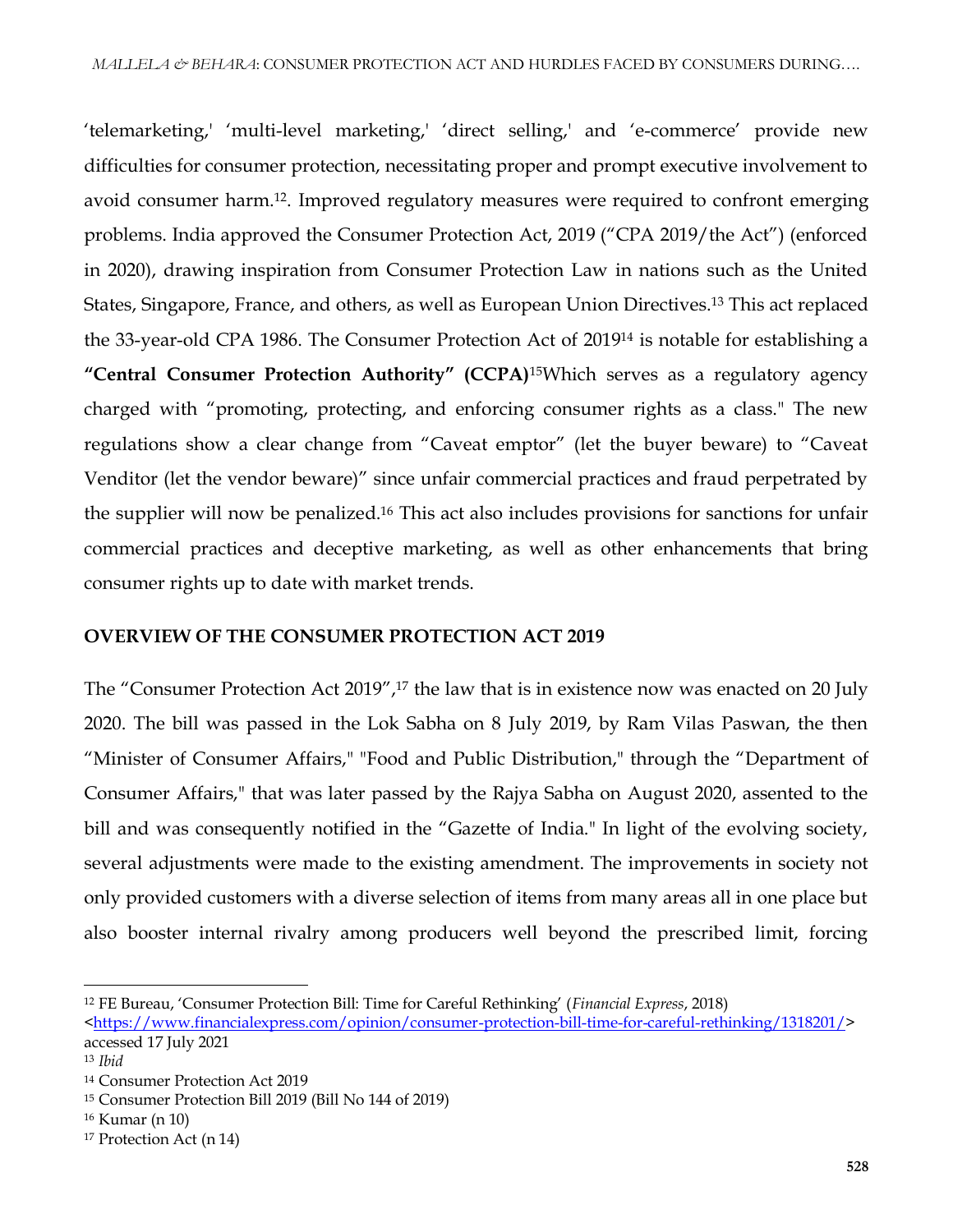producers to compromise on product quality. It indirectly affects consumers. Therefore, to control such malpractices and to enhance a healthy lifestyle and competition for the consumers and produces, respectively, the statute has made such amendments and introduces a completely new act with regards to these changes. Apart from these changes, the rights of the consumers especially described in this act are mentioned, under "section 9 of the Consumer Protection Act, 2019" that are<sup>18</sup>:

- 1) The Right to protection against hazardous goods
- 2) Right to be informed about the specifications of the product (quantity, quality, purity, standards, prices, etc.)
- 3) Right to be assured, and access to a variety of goods
- 4) Right to be heard,
- 5) Right to seek redressal
- 6) Right to consumer awareness

These are the rights available to all Indian Consumers, which are available within the territory of India.

# **NEW ADDITIONS IN CONSUMER PROTECTION ACT 2019**

Because of the dramatic shift in the way the market now works, new consumer protection regulations were required. International trade is growing, global supply chains are expanding, and e-commerce is rapidly developing. There is also a backlog of unresolved cases in India's consumer courts. Misleading ads were seen in the new market setup, and a particular check was required for direct selling and multi-level marketing.

# **E-Commerce and False advertisement**

The first and most important amendment to the Act of 2019 is the broadening of the term "Consumer" under "section  $2(7)^{19}$ ". A new clause (b) has been added to the explanation for the definition of "consumer" where the expression "buys any products" and "hires or avails any

 $\overline{\phantom{a}}$ <sup>18</sup> Consumer Protection Act 2019, s 9

<sup>19</sup> *Ibid*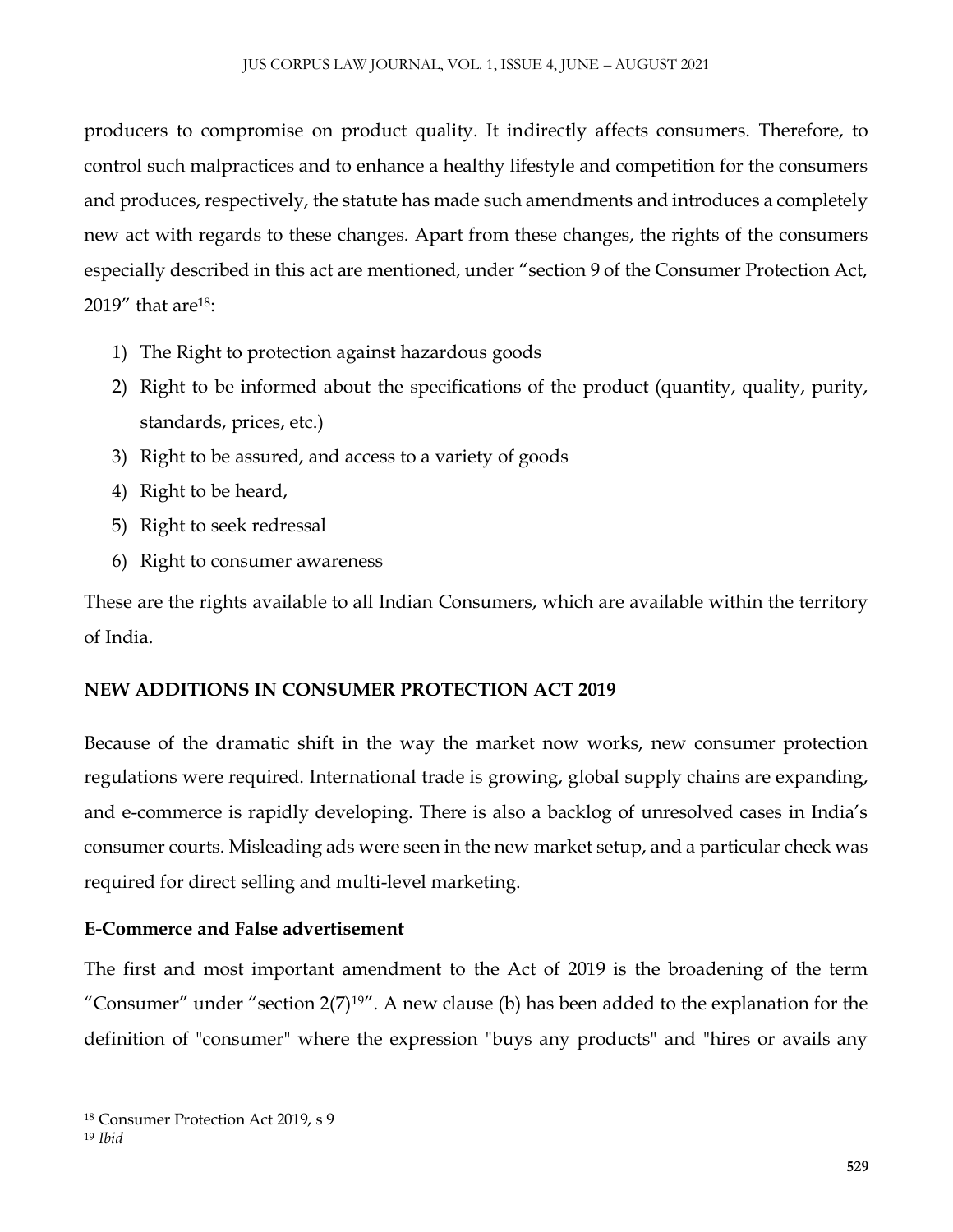services" refer to both offline and online transactions carried out by electronic methods such as 'teleshopping,' 'direct selling,' or 'multi-level marketing20. The prior Act did exclude the buyers who purchase items on the web, and this lacuna has been filed by the 2019 Act. There is a distinct arrangement for financing merchandise and ocean administrations, which are frequently accepted by the major brands and are protected under the arrangement of false and misleading advertising. The responsibility placed on VIPs in addition to the risk taken by producers and specialized cooperatives. Misleading advertising sometimes includes withholding important information on purpose. The "CCPA," which will be further below, also deals with false and misleading advertisements.<sup>21</sup>

#### **Pecuniary Jurisdiction**

The number of members and the amount in the Consumer Dispute Redressal Agency (Central, state, and District Forum), ordinarily known for its Pecuniary Jurisdiction, has also been increased. The district forum ceiling was previously set at Rs. Twenty lakhs, but it has been raised to Rs. 1 crore. For the National Forum, the ceiling amount as in the Act of 1986 was more than Rs.1 crore that has been changed, at present to more than Rs. 10 crores. It would assist those in positions of power in resolving consumer issues more quickly, and justice may be delivered at the proper time and location. As a result, the procedure would be simplified, and consumers would be able to submit lawsuits more easily, reducing the time spent on the dispute resolution process.

#### **Unfair Contracts**

 $\overline{a}$ 

A contract between a manufacturer, merchant, or service provider and a client that causes the customer harm or significant change in the customer's protection rights is characterized as an unfair contract. One such example is the unilateral cancelation of a contract with no previous

<sup>&</sup>lt;sup>20</sup> Nandini Gore & Others, 'Making Consumer king again-a study of the consumer protection act 2019-part ii (Mondaq, 2020) [<https://www.mondaq.com/india/dodd-frank-consumer-protection-act/987266/making](https://www.mondaq.com/india/dodd-frank-consumer-protection-act/987266/making-consumer-king-again--a-study-of-the-consumer-protection-act-2019--part-ii)[consumer-king-again--a-study-of-the-consumer-protection-act-2019--part-ii>](https://www.mondaq.com/india/dodd-frank-consumer-protection-act/987266/making-consumer-king-again--a-study-of-the-consumer-protection-act-2019--part-ii) accessed 17 July 2021 <sup>21</sup> R K Dewan & Co, 'Critical Analysis of Consumer Protection Act 2019 in Comparison with Developed Countries' (*Lexology*, 2019) [<https://www.lexology.com/library/detail.aspx?g=c1f7ec32-ab77-4386-b6ae-](https://www.lexology.com/library/detail.aspx?g=c1f7ec32-ab77-4386-b6ae-3e58fac3284c)[3e58fac3284c>](https://www.lexology.com/library/detail.aspx?g=c1f7ec32-ab77-4386-b6ae-3e58fac3284c) accessed 17 July 2021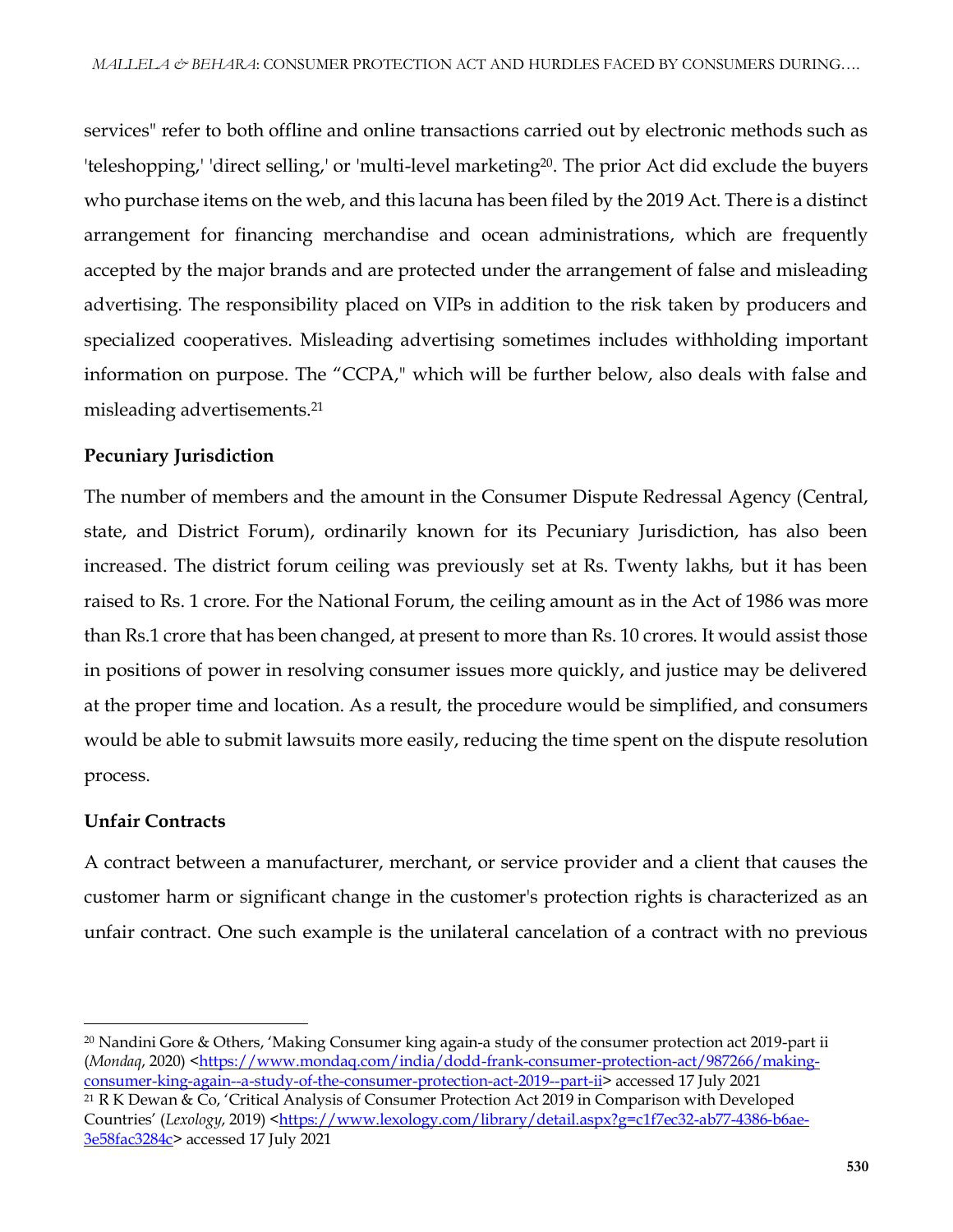notice. A complaint can be made with the State Commission for up to 10 crore INR and with the National Commission for more than ten crore INR for the same person.

# **CENTRAL CONSUMER PROTECTION AUTHORITY**

The "Central Consumer Protection Authority" was established to promote, protect, and enforce consumer rights, investigate and intervene when necessary to prevent consumer harm caused by unfair trade practices, and to bring class-action lawsuits, including requiring product recalls, refunds, and returns<sup>22</sup>. Thus CCPA can act on:

1) Issue safety guidelines

 $\overline{\phantom{a}}$ 

- 2) Complaints of Unfair trade practices
- 3) Refer Complaints to other regulators
- 4) An order product recall or discontinuation of services
- 5) Can file actions before consumer commissions
- 6) Has punitive powers such as imposing penalties and
- 7) Intervene in processing in matters of consumer rights or unfair trade practices.

Under the legislation, the Central Authority would establish an Investigation Wing directed by Director-General to undertake inquiries or investigation. For inaccurate and misleading ads, the CCPA may levy a fine of up to ten lakh rupees on the producer and endorser, which includes internet marketing. A punishment of Rs.50 lakh may be imposed for a further offense. There are several transactions, however, where an endorser will not be held responsible for such a penalty. The CCPA has the power to order those deceptive advertisements to be taken down.

# **MEDIATION (ALTERNATIVE DISPUTE RESOLUTION)**

The Act of 2019's formal statutory recognition of Mediation is another greater contribution to Consumer Protection Jurisprudence. The new Act includes a provision for mediation, which is optional and not obligatory on the parties. The median will expedite the process by making it

<sup>22</sup> 'Nishith Desai Associates : New Consumer Protection Law in India : Broadening The Horizon' (*Nishithdesai.com*, 2019)  $\langle$ https://www.nishithdesai.com/information/news-storage/news-details/article/new-consumer[protection-law-in-india-broadening-the-horizon.html>](https://www.nishithdesai.com/information/news-storage/news-details/article/new-consumer-protection-law-in-india-broadening-the-horizon.html) accessed 18 July 2021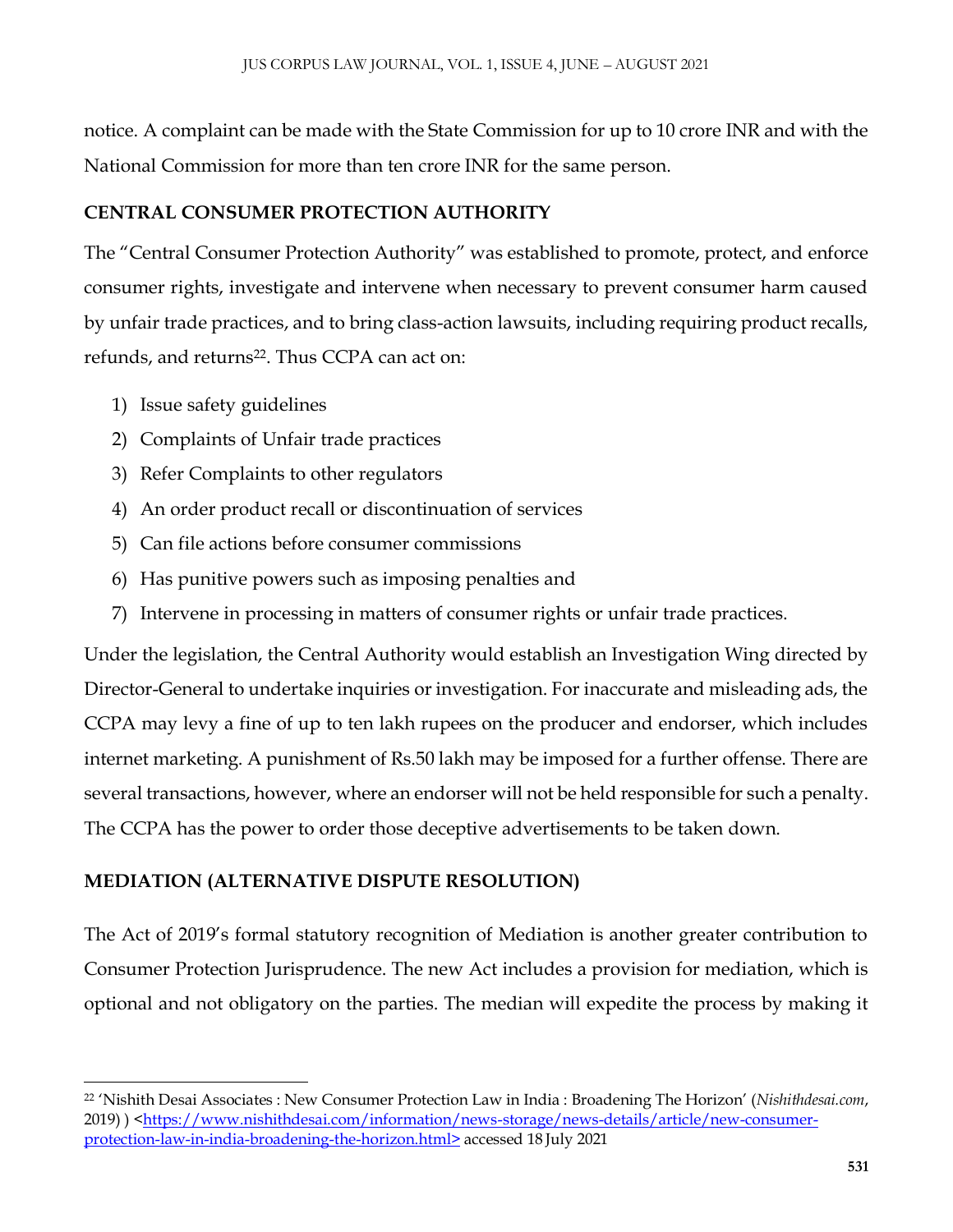easier and faster to resolve conflicts. "Section 74 of the Act of 2019"<sup>23</sup> directs the establishment of Consumer Mediation Cells, which will be attached to each of the consumer omissions established by the State governments for state and district commissions, and by the central government for the National Commission and each of its regional benches<sup>24</sup>. By granting court recognition to formal mediations in consumer cases, the "Act of 2019" has taken a significant step towards ensuring that the advantages of these alternative dispute redressal methods are realized by the people to promote a fast and peaceful resolution of conflicts.<sup>25</sup>

#### **PRODUCT LIABILITY**

"Section 2(34) of the Consumer Protection Act of 2019"<sup>26</sup> defines the notion of "Product Liability," which is included in the new Act. Under the new Act, the manufacturer, product and service provider, and product seller shall be held liable for any harm caused by their product(s) that causes customer injury or death. The responsibility of the manufacture, on the other hand, would be larger. This restriction will apply to e-commerce sites as well. The faulty good should have caused damages, death, and mental agony, loss of consortium, or any other injury. The injury must be genuine and must not include any financial loss.

## **FILING OF COMPLAINT**

The Consumer, or the consumer's parents or legal guardians, can make a complaint on his or her behalf. The new act gives consumers the option of filing a complaint where they live or work. In some instances, the complaint can be submitted online and heard through video conferences. "Section 21<sup>27</sup> of the Act empowers the Central Authority to issue directions and impose fines for incorrect or misleading advertisements."<sup>28</sup>

<sup>23</sup> Consumer Protection Act 2019, s 74

<sup>24</sup> Chatar Singh Negi & Sanjay Kumar, 'Consumer Protection in India: Empowering Consumer' (*International Journal of Development Research*, 27 February 2020) [<http://www.journalijdr.com/consumer-protection-india](http://www.journalijdr.com/consumer-protection-india-empowering-consumer)[empowering-consumer>](http://www.journalijdr.com/consumer-protection-india-empowering-consumer) accessed 12 July 2021

<sup>25</sup> *Ibid*

<sup>26</sup> Consumer Protection Act 2019, s 2(34)

<sup>27</sup> Consumer Protection Act 2019, s 21

<sup>28</sup> Dr. G Nedumaran & Others, 'Consumer Protection Act 2019 – An Overview' (*Mukt Shabdh Journal*, September 2020) [<http://shabdbooks.com/gallery/33-sep2020.pdf>](http://shabdbooks.com/gallery/33-sep2020.pdf) accessed 18 July 2021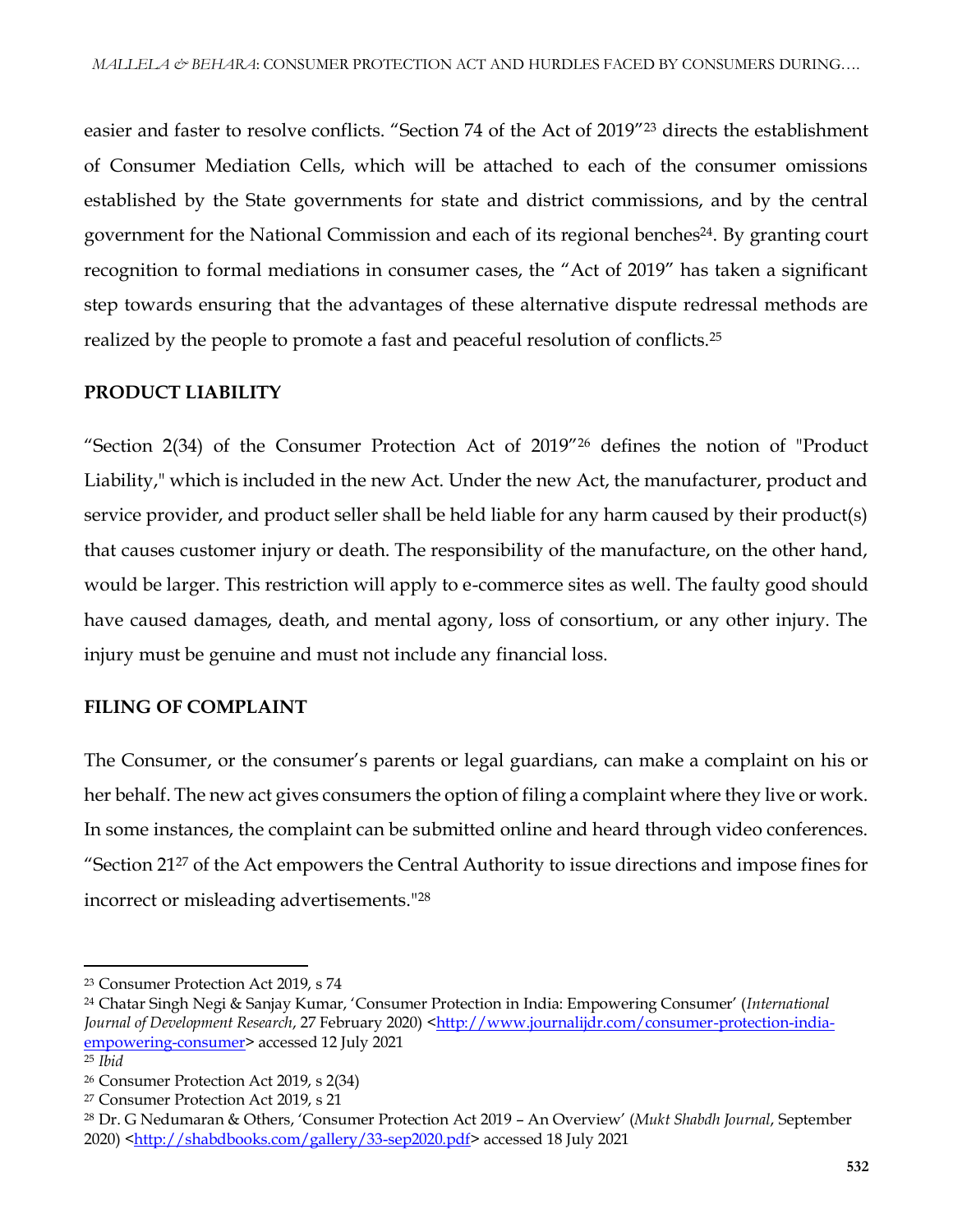## **CONSUMER DISPUTE REDRESSAL COMMISSION**

The Establishment, Qualifications, Jurisdiction, Method of Complaint, and Proceedings are all covered in Chapter four of the Act regarding the "Consumer Disputes Redressal Commission<sup>29</sup>. The CDRC is empowered to investigate and resolve complaints concerning unfair and restrictive commercial practices, faulty goods and services, overcharging, and items that endanger life or property. It must be aimed at three levels: the district, the state, and the national (Commissions). In contrast to the previous Act, the commission's authority has been enlarged.

1) District Consumer Disputes Redressal Commission (previously known as the State Commission)

A District Commission shall be constituted in conjunction with the Central Government, consisting of a President and not fewer than two and not more than the number of members specified. The District Commission will now hear complaints about goods and services worth less than a crore rupees. "Section  $34(2)(d)$ "<sup>30</sup> expressly states that the complaint resides or personally works for gain, rather than the jurisdiction where the other party actually or voluntarily resides, conducts business, has a branch office, or personally works for gain.

2) State Consumer Disputes Redressal Commission (previously known as the State Commission)

Complaints involving an amount of more than one crore rupees but less than ten crore rupees will be heard by the State Commission.

3) National Consumer Disputes Redressal Commission (previously known as the National Commission)

The National Commission would have jurisdiction over allegations involving sums more than ten crore rupees. The jurisdiction in which a complaint is filed is now determined

<sup>29</sup>Suchita Shuklat, 'Consumer Protection Act, 2019: A primer SCC Blog' (*SSC Blog*, 2020

[<sup>&</sup>lt;https://www.scconline.com/blog/post/2020/12/24/consumer-protection-act-2019-a-primer/>](https://www.scconline.com/blog/post/2020/12/24/consumer-protection-act-2019-a-primer/) accessed 19 July 2021

<sup>30</sup> Consumer Protection Act 2019, s 34(2)(d)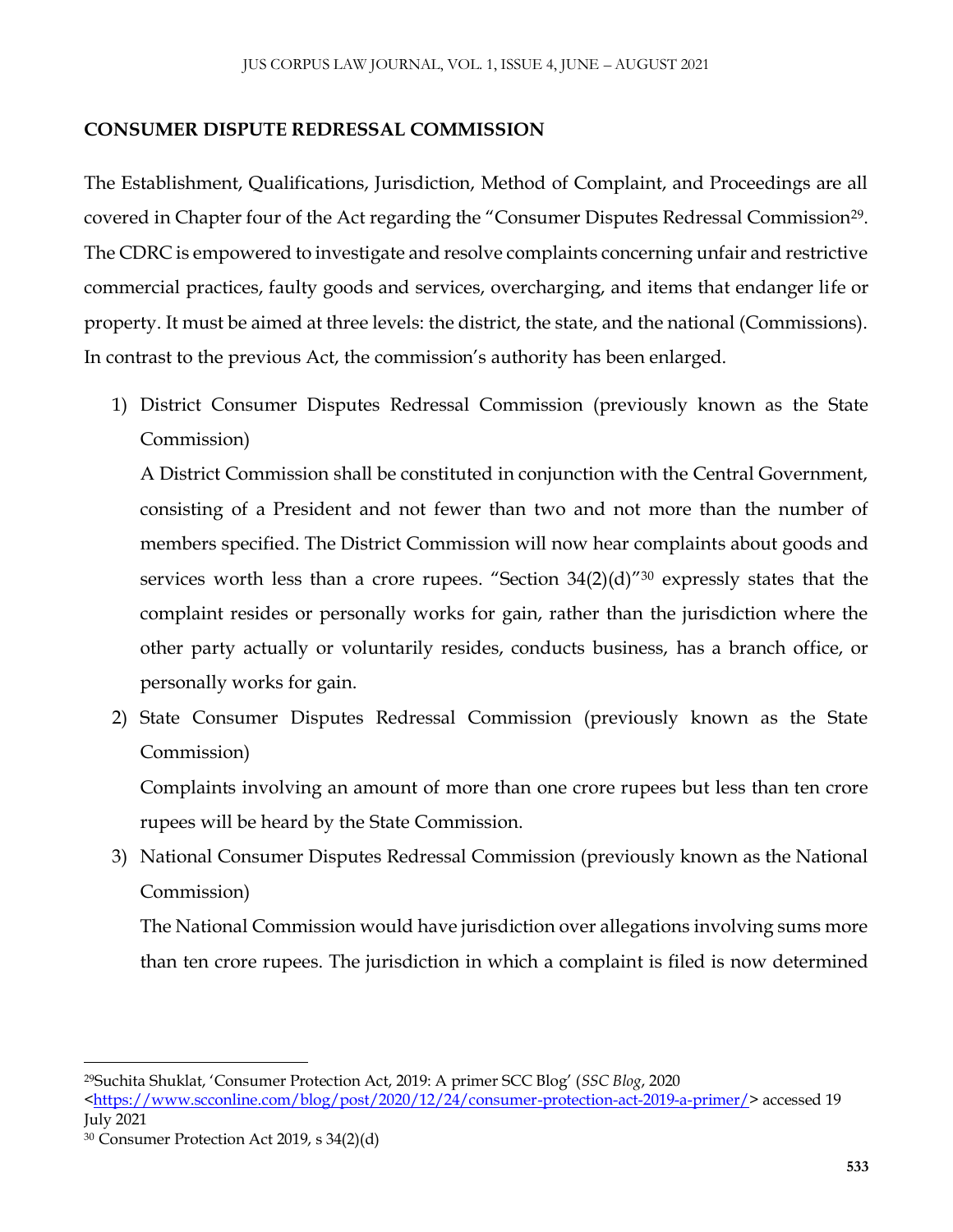by the value of the products and services paid, rather than the value of the goods and services and the compensation.

## **RELATED RULES AND REGULATIONS**

The "Customer Protection (E-commerce) Rules", 2020,<sup>31</sup> which are mandatory rather than advisory, provide all relevant information for e-commerce companies, taking both the customer and the product/service supplier into consideration. The following are the main highlights:

- According to Rule  $-5<sup>32</sup>$  e-commerce firms must inform customers about return, refund, exchange, warranty, and guarantee, delivery, and shipment, modes of payment, grievance, redressal procedure, payment methods, payment security, chargeback, and country of origin.
- These platforms must acknowledge receipt of any customer complaint within 48 hours of receipt and resolve the issue within one month of receipt. In addition, they would be forced to hire a grievance officer to manage complaints.
- Sellers cannot refuse to accept returns, withdraw services, or deny refunds if products or services are faulty, deficient, delivered late, or do not fit the Platform's description.
- The regulations also make it unlawful for e-commerce firms to alter product or service prices to benefit from misappropriation.
- Under Rule 733 of the Consumer Protection (Consumer Dispute Redressal Commission) Rules, 2020, the amount charged for registering a complaint with the District Commission up to Rs. 5 lakhs has been reduced to nil.

# **LANDMARK JUDGEMENT OF "CONSUMER PROTECTION ACT"**

## **Laxmi Engineering works v. P.S.G Industrial Institute**<sup>34</sup>

**Facts**

<sup>31</sup> Customer Protection (E-commerce) Rules 2020

<sup>32</sup> Customer Protection (E-commerce) Rules 2020, rule 5

<sup>33</sup> Customer Protection (E-commerce) Rules 2020, rule 7

<sup>34</sup> *Laxmi Engineering works v PSG Industrial Institute* MANU/SC/0271/1995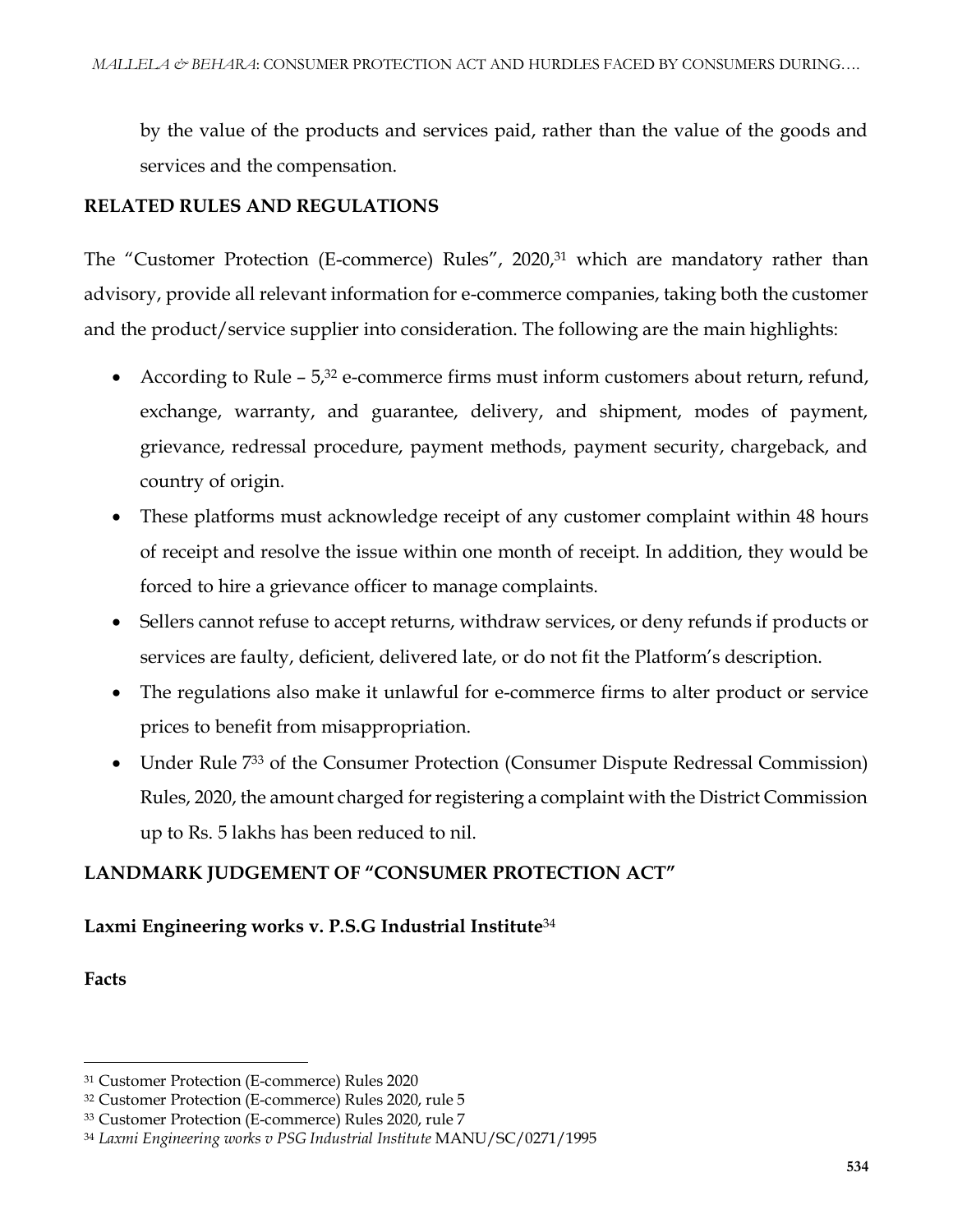The appellant, Laxmi engineering works, holds property obtained under the Employment Promotion Programmer. It is a small-scale industry in Maharashtra, and Maharashtra and financial assistance are provided by the Maharastra State Finance Corporation. The appellant placed an order for a universal Turing machine with the P.S.G industrial institute. The supplier, according to the appellant, provided the machine six months beyond the agreed-upon delivery date and also delivered a faulty item.<sup>35</sup> The equipment was then put to use, and many problems were identified, which were brought to the notice of the responder, PSG, at least once. Based on the fact that the machinery was acquired from the P.S.G industrial institution by a client, PSG was directed to pay 2.48 lakh as an award appellant. After analysis of a judgment, it was held that a person who purchases products for personal use is a consumer, even if they earn a living through self-employment. Furthermore, self–employed individuals have the right to compensation from the seller of faulty machinery provided or sold to them. Then PSG appeared before the national commission and denied the appellant's claim, claiming that the machine was for commercial purposes and Laxmi engineering works was not a customer, as required by section 2(d) of the Act,<sup>36</sup> and thus, the appellant could not invoke the Consumer Protection Act, 1986 because their goal was to make money, not to help consumers. $37$ 

#### **Issues**

**1)** Whether the appellant is a competent consumer to file a complaint against P.S.G Industrial Institute and can get a benefit of the Consumer Protection Act?

**2)** Whether the State and National Commission is regarded as Courts?

#### **Judgement**

Despite having some of the powers of civil courts, the Supreme Court decided that the district forums, state commissions, and national commissions are "quasi-judicial" institutions that serve customers with rapid and cheap dispute resolution. These authorities or agencies exist to

<sup>35</sup> *Ibid*

<sup>36</sup> Consumer Protection Act 1986, s 2(d)

<sup>37</sup> *Ibid*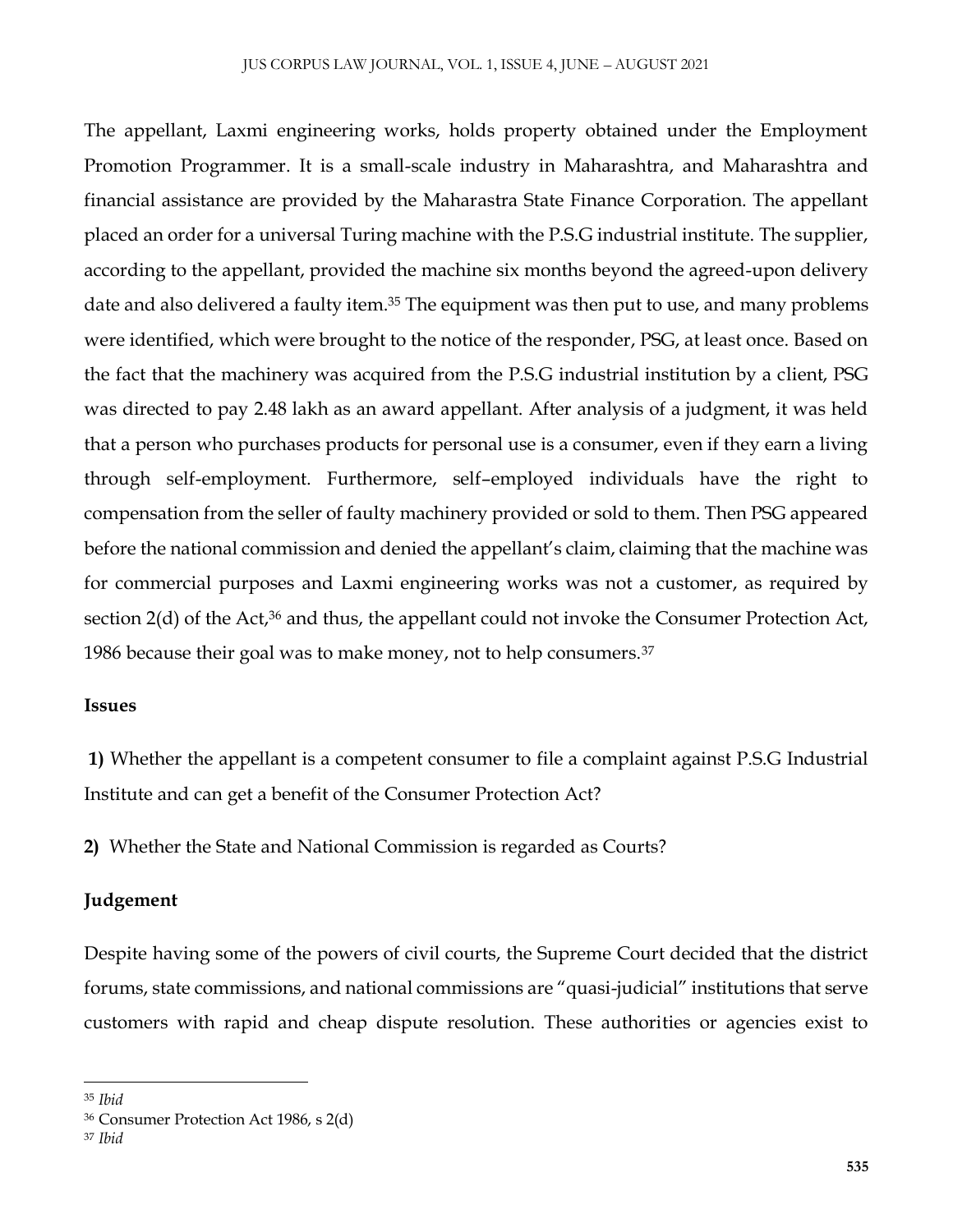provide customers with justice and fair treatment in the fields of products and services. The National Commission determined that if an item is acquired and utilized to carry out a largescale activity to profit, the individual cannot be deemed a customer. The court held that even if a good was acquired for commercial purposes, the individual would still be deemed a consumer.<sup>38</sup> When the usage of the good is for oneself, and one's living through selfemployment, the individual is still called a consumer. As a result, it cannot be considered a commercial purpose. Furthermore, even if the purchaser enlists the support of one or two others to assist in the operation of the equipment, the individual will be considered a consumer.

# **HURDLES FACED BY THE CONSUMER DURING COVID-19**

The COVID- 19 Pandemic has arisen as a worldwide health hazard, with each country confronted with distinct problems throughout the epidemic. COVID-19 is creating significant concern among consumers, both for health and economic reasons. It has not snatched away the lives of people but also their means of livelihood. Every consumer was hit hard by this pandemic. Retailers are closing doors. Consumers all across the world are reconsidering products and brands. The virus is altering the consumer goods industry in real-time in a matter of weeks, significantly accelerating the long-term underlying tendencies. Consumers are reacting to the issue in a variety of ways. Some individuals are concerned and fearful, prompting them to get necessities and hygiene products in a hurry. Some consumers, on the other hand, are indifferent about the pandemic and are going about their business, as usual, ignoring government and health care professionals' advice. New consumers are migrating online for food shopping, boosting digital commerce. The virus has accelerated three long term trends:

- 1. The ever-increasing focus on health.
- 2. A rise in conscious consumption.
- 3. Growing love for local.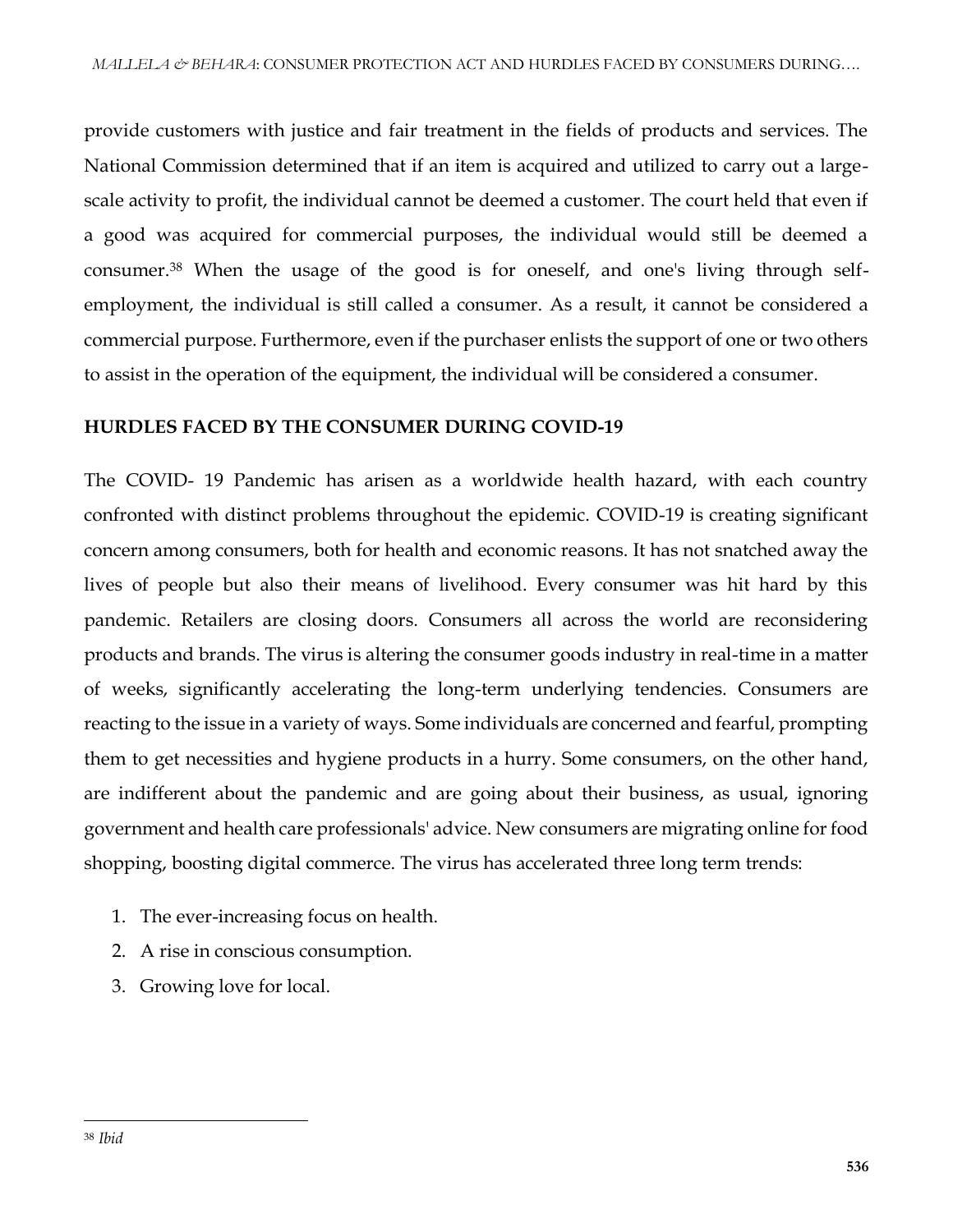## **HOW COVID-19 IMPACTED SOCIALLY**

People are relying on technology to help them with all elements of solicitude in larger numbers than ever before. Consumers are downloading apps for entertainment, health, and how we connect with our communities, friends, and families. Technology is changing in this pandemic. To engage with consumers and improve the experience, "CPG companies must place a higher focus on digital rather than traditional tools, virtual working strategies will boost CPG firms' employee value propositions and demonstrate that they are aware of their employee's preferences."

# **HOW CPG CAN CONNECT WITH CONSUMERS**<sup>39</sup>

## **Respond:**

- Standup a cross-functional command centered KPI tracking
- Create a task force for the digital workplace that is flexible.
- Reshape marketing strategy in light of changing demand and brand purpose.

## **Reset:**

- Redefine the relation with consumers, customers, and employees and re-imagine your organization and ways of working
- Rethink and redefine relationships with echo system partners.
- Reconsider your product and service portfolio

## **Renew:**

 $\overline{\phantom{a}}$ 

- Accelerate your mood to a data-driven operating model.
- Reprioritize enterprise investment plans for the post-covid era.
- Scan market for M&A opportunities

# **WHAT ROLE DID THE DIGITAL ECONOMY PLAY DURING THIS PANDEMIC**

<sup>39</sup> 'COVID-19: Fast-Changing Consumer Behaviour | Accenture' (*Accenture.com*, 2020) [<https://www.accenture.com/us-en/insights/consumer-goods-services/coronavirus-consumer-behavior](https://www.accenture.com/us-en/insights/consumer-goods-services/coronavirus-consumer-behavior-research)[research>](https://www.accenture.com/us-en/insights/consumer-goods-services/coronavirus-consumer-behavior-research) accessed 19 July 2021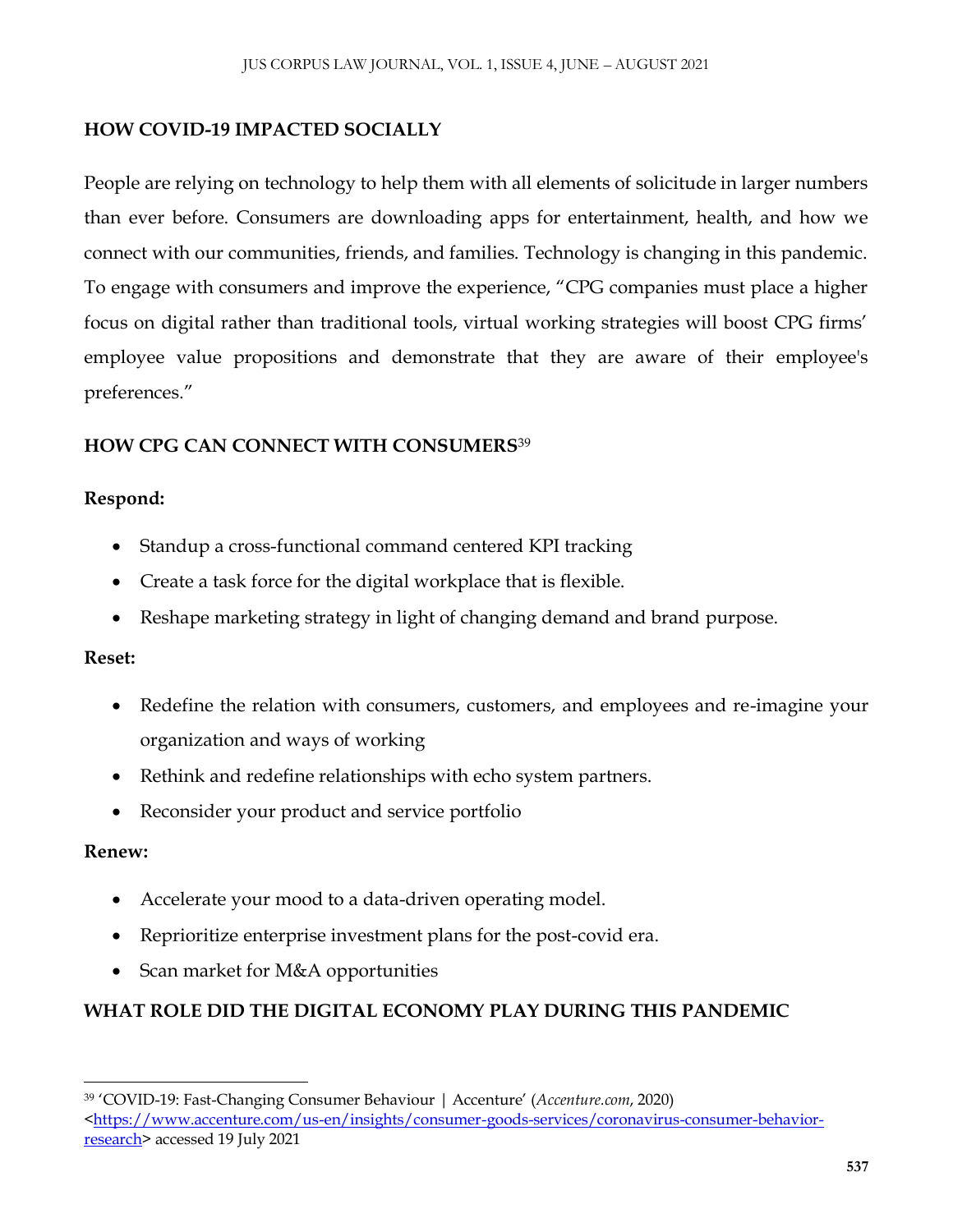During the COVID-19 crisis, the economy provided more digital options to customers. Consumers increasingly rely on digital platforms for online shopping, virtual meetings, and educational purposes, and electronic commerce of goods and services is growing. Online information campaigns are the most efficient and cost-efficient method of reaching millions of individuals. The settlement of consumer disputes is quickly shifting to digital channels. However, in the COVID-19 crisis, the digital economy is a source of some of the most significant methods that exploit clients by falsely claiming that a product would prevent or cure a virus infection, as well as other frauds such as financial fraud and fishing schemes. In addition, the digital divide has increased the gap for the most vulnerable and disadvantaged clients. Many consumer protection groups have increased education and awareness efforts on health and safety, unfair business practices, and the right of consumers to refund, as well as built or updated web portals and other digital tools to let customers lodge online complaints. During this time, pandemics and the cross-border nature of the internet economy need collaboration among national consumer protection authorities. This entails exchanging information and experiences on issues of enforcement and policy, such as consumer education, enforcement, dispute resolution, and redress.<sup>40</sup>

## **CONSUMER PROTECTION**

COVID-19 prompted numerous unscrupulous advertisers to target vulnerable customers with deceptive and outright fraudulent promises. "Many of these are about ayurvedic coronavirus" treatments, but there are also promises of corona-resistant paint and clothes, as well as immunity-boosting confectionaries. In sectors as diverse as education, technology, finance, and health care, people are increasingly falling victim to a variety of frauds, including misleading advertising.

#### **DIGITAL MARKETING**

<sup>40</sup> 'Consumer Protection in the Aftermath of the COVID-19 Pandemic, Focus on Digitalization for the Arab Region | UNCTAD (UNCTAD.Org, 2020) < [https://unctad.org/meeting/consumer-protection-aftermath-covid-19](https://unctad.org/meeting/consumer-protection-aftermath-covid-19-pandemic-focus-digitalization-arab-region) [pandemic-focus-digitalization-arab-region](https://unctad.org/meeting/consumer-protection-aftermath-covid-19-pandemic-focus-digitalization-arab-region) > accessed 21 July.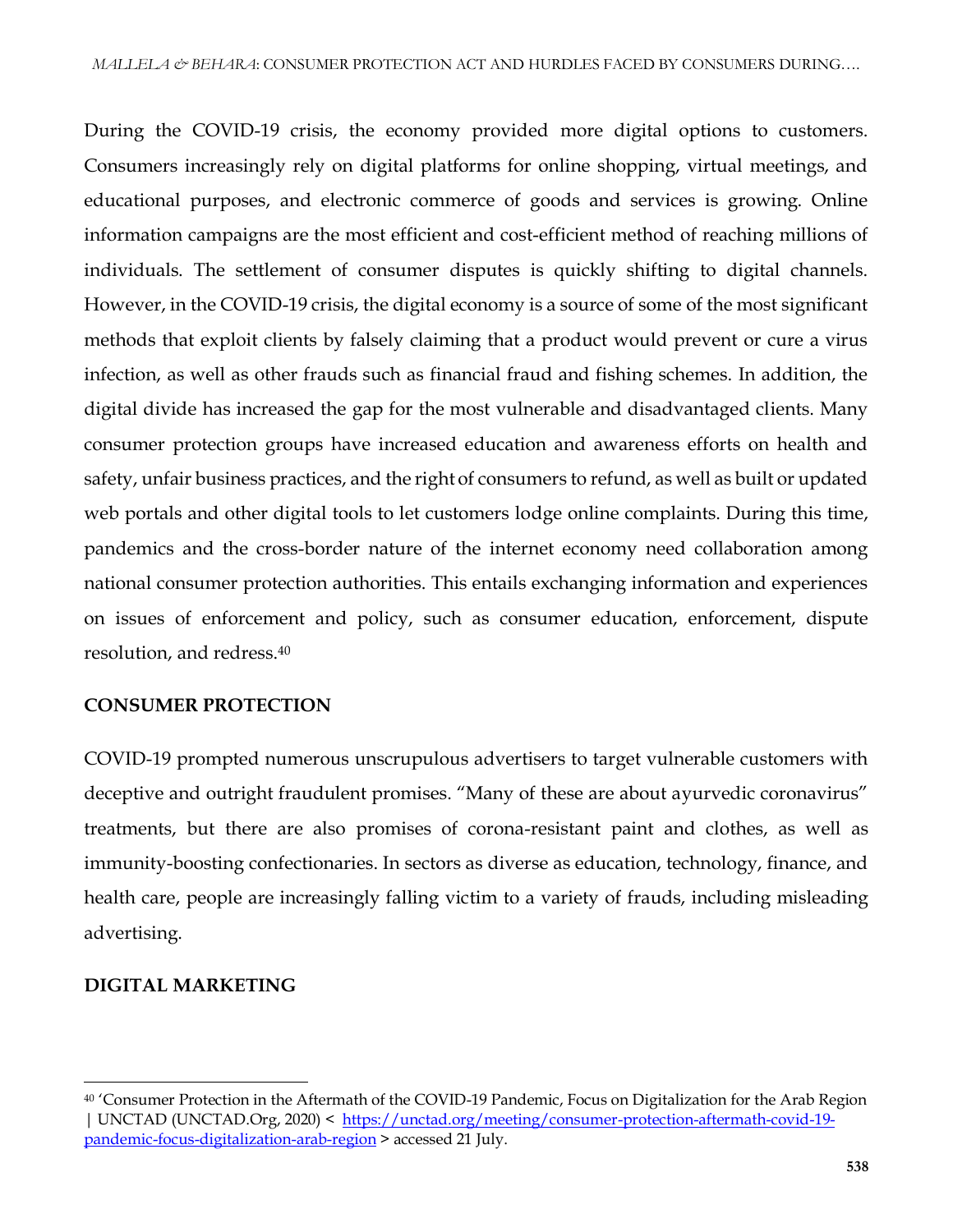A double-edged sword marketer is overly enthusiastic about digital advertising. With the expanding reach of social media thanks to lower internet connection prices, the ability to deliver tailored advertising based on persons personal attributes and prior activity on search engines and social media that conventional commercials on television, newspaper, and radio could never offer. Influencers purchasing followers and app developers, employing bonnets to imitate actual users are all threatening digital marketer ad budgets. A large number of likes, retweets, and comments on social media content may mislead gullible marketers if they are generated by unscrupulous click factories to do so. To assure advertising reach and efficacy, digital marketers must find out how to cope with privacy problems and fraud.

#### **SALE FORCE MANAGEMENT**

Pharmaceutical companies, equipment manufactures, and business service providers frequently hire salespeople to meet with potential customers. Many of these processes have been destroyed as a result of many big institutional purchases temporary work from home policies typically involving numerous take holders such as senior managers, procurement managers, financial approvers, and real estate users. These meetings have shifted online, which frequently affects the productivity of salespeople who have decades of selling experience through personal meetings.

#### **RETAIL**

Since the outbreak of the epidemic, India's industries have had a mixed bag of bad luck. These industries that rely on face-to-face interaction have been the most hit. Aviation, right sharing, hospitality, and physical retail are all examples of these industries. Online shopping, online education, food delivery, on the other hand, has experienced rising popularity. As long as covid-19 rules over India, brick motor retailers, particularly those in malls, are likely to be affected. In this pandemic, some of the businesses might look into short-term partnerships with internet delivery partners like Swiggy and Uber eats. Another short-term strategy to consider is to offer a discount to customers, but this comes with the danger of lowering brand image, especially in Luxury categories.